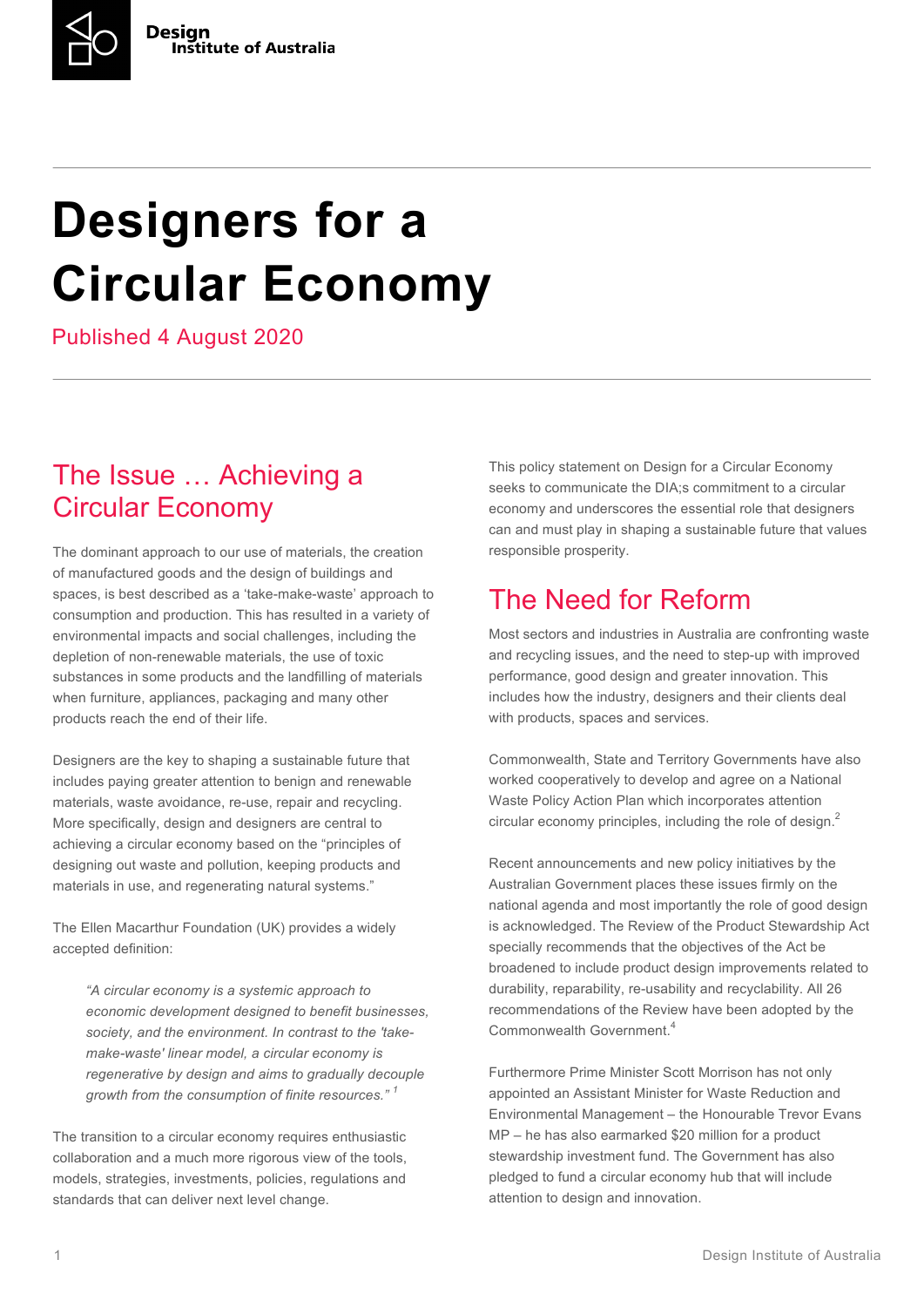In addition to national reforms, State and Territory Governments together with many local councils, and NGOs are also pursuing circular economy objectives and outcomes with urgency and innovation.

Collectively, these actions and commitments hold great potential progress the transition to a circular economy if effectively executed.

Given the DIA's vision, purpose and membership, there is great scope to work collaboratively with governments, industry and other relevant key stakeholders to demonstrate the role of designers in achieving a circular economy.

Building capabilities and capacity across the design industry can underpin the practical implementation of circular economy principles. It can also differentiae Australian designers and companies in the marketplace while also highlighting the role of design in delivering a reduced environmental footprint that consumers and wider public can understand and value.

More specifically, the DIA will develop a phased program that is outcome-oriented. The following activities and measures will be pursued subject to available resources:

- develop and promote industry-relevant resources to inform, equip and encourage its members to adopt circular design principles in their projects;
- develop and promote a member's circular economy pledge and code of practice to further engage clients and suppliers in circular thinking and action;
- develop and promote professional development courses and associate online events featuring practical application of circular design principles;
- include specific circular economy principles and circular design criteria in its awards programs to reward and acknowledges best practice in industry;
- develop a procurement guide for specifiers that can inform and educate designers about the value and significance of recycled content on products and materials;
- work closely and collaboratively with its members to further advocate the value and role of design and professional designers to key decisions makers in government, industry and education;
- Align its circular economy resources and communication with the United Nations Sustainable Development Goals (SDGs);
- develop and implement a targeted communications campaign to better inform, educate and engage senior government officials and MPs on the relevance, value and role of circular design;
- develop and implement a targeted communications campaign to better inform, educate and engage the media, including journalists, editors, producers and presenters;
- develop and implement education initiatives to better inform procurement professionals to recognise and purchase Australian designed products and services demonstrating circular design features; and
- work closely with tertiary education institutions to encourage the uptake of circular design content in current and future curriculum development.

The DIA also recommends the following actions:

- Federal, State and Territory Governments should ensure that circular design principles are incorporated into the policy development process across all relevant portfolios, departments and agencies.
- Federal, State and Territory Governments should adjust their procurement process for products and services to ensure that circular design principles and outcomes are included, and that Australian design businesses and endusers of Australian designers are given preferential purchasing status.

As a priority, the DIA is calling on Federal, State and Territory Governments to incorporate circular economy principles and circular design measures across all relevant policies and programs. This should include increased investment to enable widespread adoption of circular design across all sectors and industries in Australia.

#### Benefits of change

A circular economy underpinned by responsible design, smart production and responsible consumption, will not only strengthen Australia's competitive advantage, it can deliver social and environmental benefits that are measurable and sustainable.